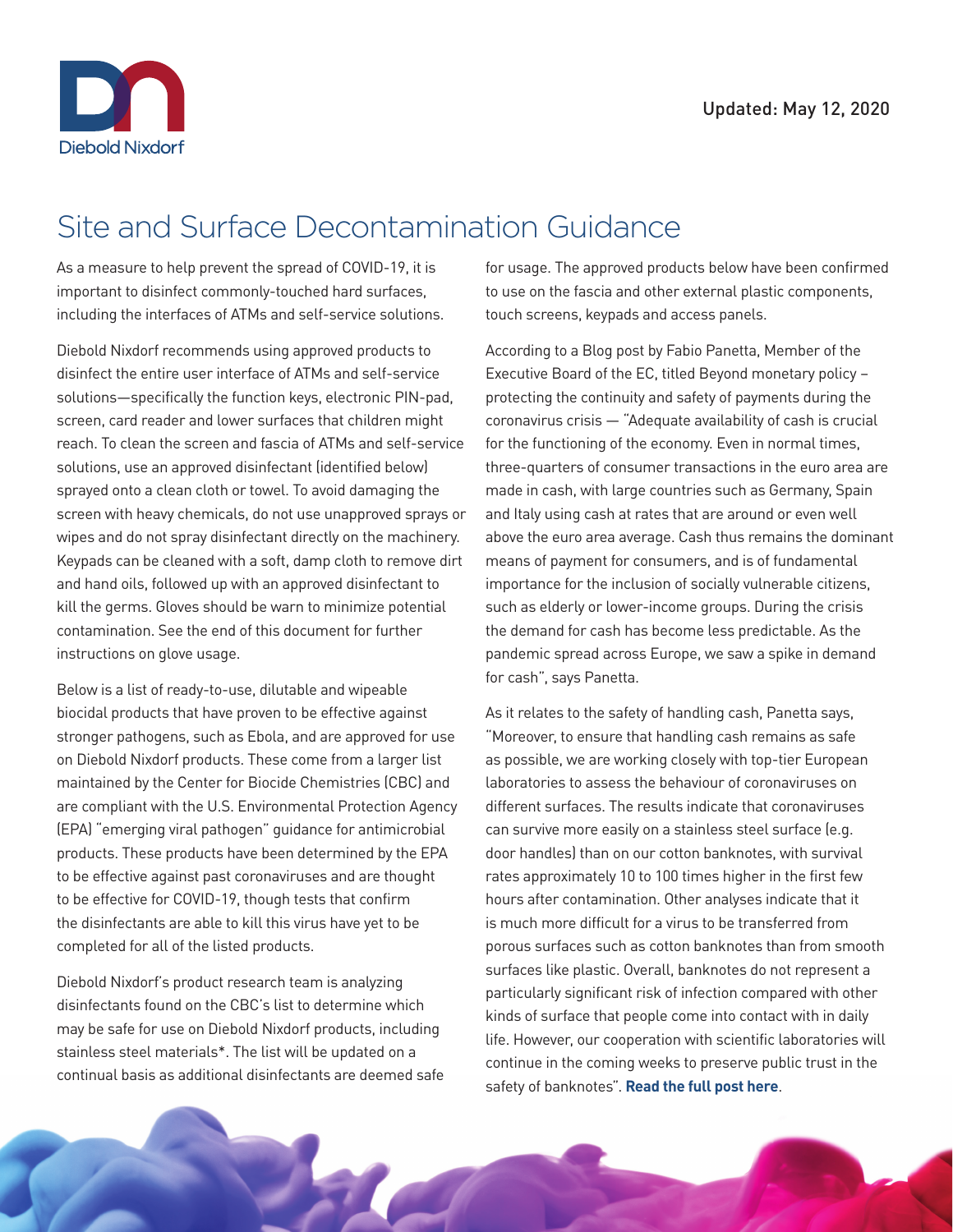## Disinfectants Approved for Usage on Diebold Nixdorf Products

#### **U.S. EPA-Listed Products or Products with Manufacturer Claim**

(A variation of the 3M, Clorox and Lysol items should be available in many countries.)

| <b>Product</b>                                                        | $\blacktriangleright$ = Approved for Usage on Diebold Nixdorf Products<br>= Requires pre-cleaning with an approved glass cleaner |  |   |
|-----------------------------------------------------------------------|----------------------------------------------------------------------------------------------------------------------------------|--|---|
| <b>Clear Gear Sports Spray-On</b>                                     |                                                                                                                                  |  |   |
| Clorox® 4 In One Disinfecting Spray                                   |                                                                                                                                  |  |   |
| <b>Clorox® Disinfecting Wipes-All Scents</b>                          |                                                                                                                                  |  |   |
| Clorox Commercial Solutions® Clorox 4-in-One Disinfectant & Sanitizer |                                                                                                                                  |  |   |
| <b>Clorox Commercial Solutions® Clorox Disinfecting Spray</b>         |                                                                                                                                  |  |   |
| <b>Extra Spearmint Germicidal Detergent and Deodorant</b>             |                                                                                                                                  |  |   |
| Germicidal Cleaner and Disinfectant, Gordon Food Service®             |                                                                                                                                  |  |   |
| KICTeam 70/30 Wipes                                                   |                                                                                                                                  |  |   |
| KlercideTM 70/30                                                      |                                                                                                                                  |  |   |
| Lysol® Disinfectant Max Cover Mist                                    |                                                                                                                                  |  |   |
| Lysol® Disinfectant Spray                                             |                                                                                                                                  |  |   |
| Lysol® Disinfecting Wipes-All Scents                                  |                                                                                                                                  |  |   |
| Microban 24                                                           |                                                                                                                                  |  |   |
| Microban 24 Hour Bathroom Cleaner                                     |                                                                                                                                  |  |   |
| MixMate <sup>™</sup> Germicidal Cleaner                               |                                                                                                                                  |  |   |
| Multi-purpose Neutral PH Germicidal Detergent                         |                                                                                                                                  |  |   |
| Professional Lysol® Disinfectant Spray                                |                                                                                                                                  |  |   |
| <b>Oxivir®</b>                                                        |                                                                                                                                  |  |   |
| Oxivir <sup>®</sup> 1                                                 |                                                                                                                                  |  |   |
| Oxivir <sup>®</sup> Tb                                                |                                                                                                                                  |  |   |
| Site and Surface Decontamination Guidance                             |                                                                                                                                  |  | I |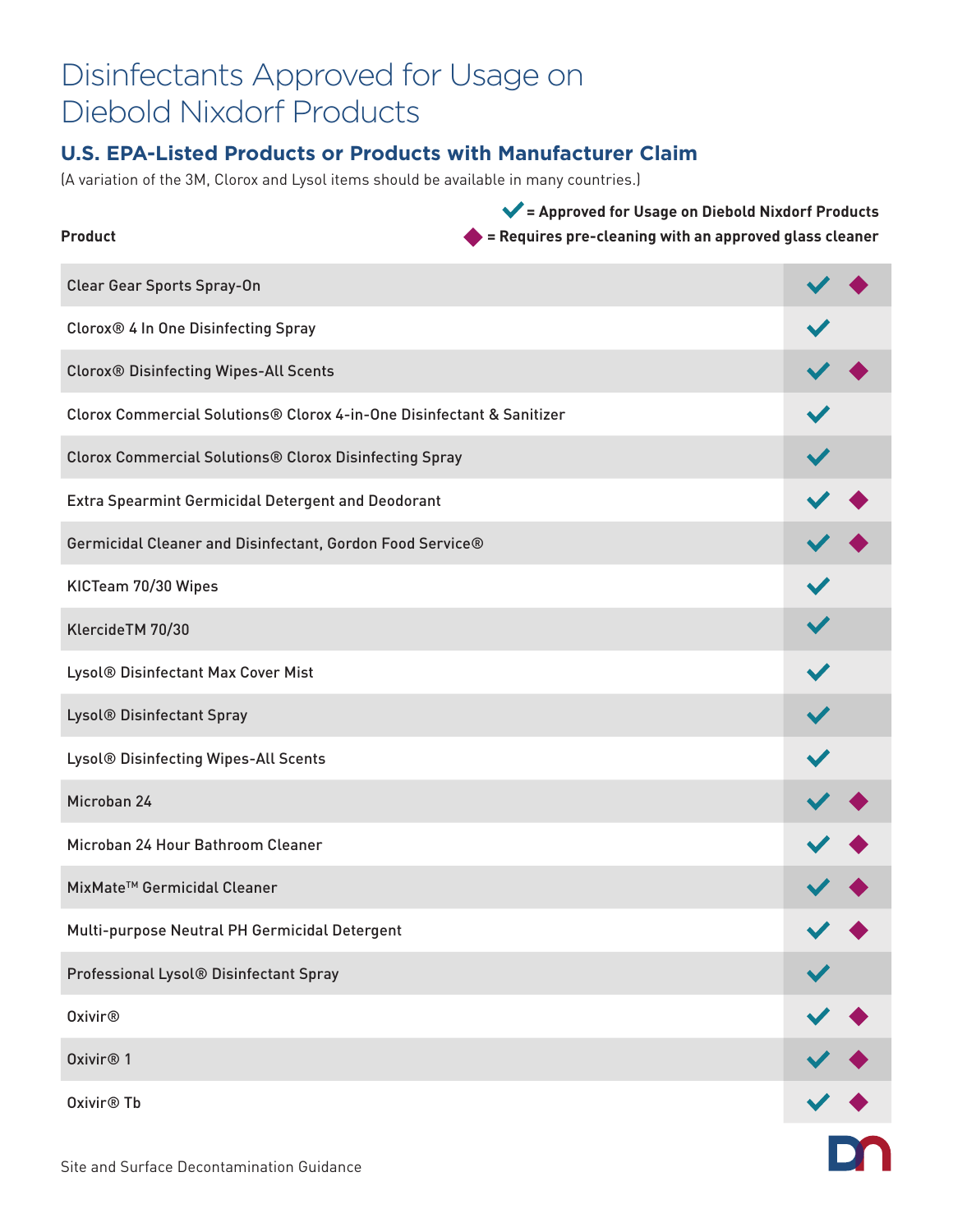### Disinfectants Approved for Usage on Diebold Nixdorf Products *(continued)*

#### **U.S. EPA-Listed Products**

(A variation of the 3M, Clorox and Lysol items should be available in many countries.)

| <b>Product</b>                                                               | Approved for Usage on Diebold Nixdorf Products<br>= Requires pre-cleaning with an approved glass cleaner |                |  |
|------------------------------------------------------------------------------|----------------------------------------------------------------------------------------------------------|----------------|--|
| <b>Performex®</b>                                                            |                                                                                                          |                |  |
| Peroxide Disinfectant and Glass Cleaner, RTU Ecolab Inc.                     |                                                                                                          |                |  |
| <b>PURELL® Food Processing Surface Sanitizer</b>                             |                                                                                                          |                |  |
| <b>PURELL® Foodservice Surface Sanitizer</b>                                 |                                                                                                          |                |  |
| <b>PURELL® Healthcare Surface Disinfectant</b>                               |                                                                                                          |                |  |
| <b>PURELL® Multi-Surface Disinfectant</b>                                    |                                                                                                          |                |  |
| <b>PURELL® Professional Surface Disinfectant</b>                             |                                                                                                          |                |  |
| <b>RTU Disinfectant Cleaner</b>                                              |                                                                                                          |                |  |
| Sani Quad Food Service Sanitizer                                             |                                                                                                          |                |  |
| Sani-24® Germicidal Spray                                                    |                                                                                                          |                |  |
| Sanifect Plus 2 Fresh N Clean                                                |                                                                                                          |                |  |
| Sani-Prime® Germicidal Spray                                                 |                                                                                                          |                |  |
| Sani-Spritz Spray Nyco® Products Company                                     |                                                                                                          |                |  |
| Sanitizer/Commercial Sanitizer Ecolab® Inc                                   |                                                                                                          |                |  |
| SaniZide Pro 1 Surface Disinfectant                                          |                                                                                                          |                |  |
| SaniZide Pro 1 Surface Disinfectant Wipes                                    |                                                                                                          |                |  |
| Simple Green® D Pro 5                                                        |                                                                                                          |                |  |
| Simple Green® D Pro 3                                                        |                                                                                                          |                |  |
| TB Disinfectant Cleaner Ready-to-Use                                         |                                                                                                          |                |  |
| <b>TB Quat</b>                                                               |                                                                                                          |                |  |
| Tec-Quat 128                                                                 |                                                                                                          | $\checkmark$ . |  |
| <b>Virex</b>                                                                 |                                                                                                          |                |  |
| Vital Oxide (aka BioProtect RTU) (Vital Solutions aka Viaclean Technologies) |                                                                                                          |                |  |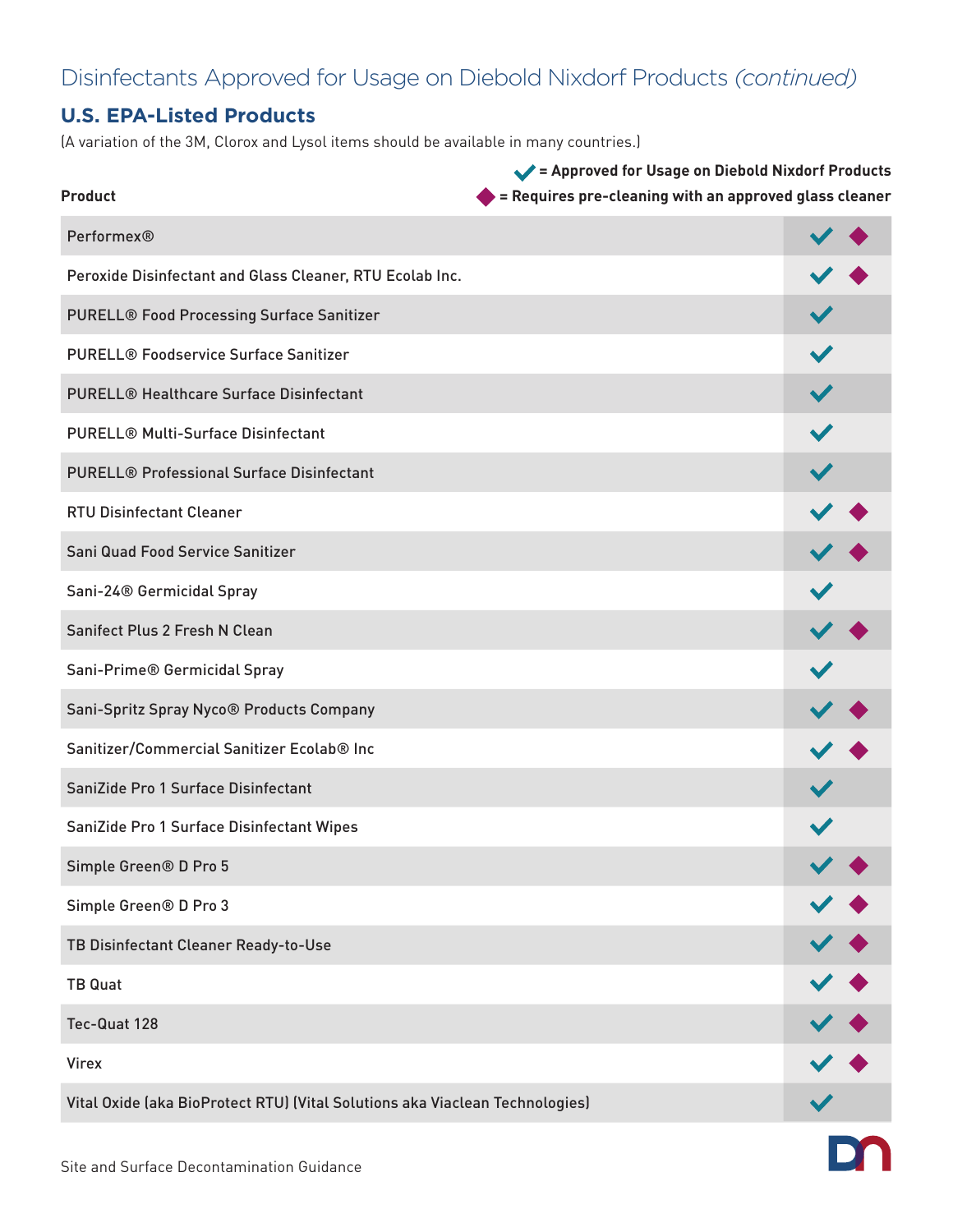# Non-U.S. EPA-Listed Products with Similar Virus Claims

(The EPA has stated that if a product with an emerging viral pathogen claim is not available, use products with a coronavirus claim. Global variations of the listed products are also being reviewed and, as similar claims are made, will be added to the list.)

**DN Products** 

| <b>Product</b>                                      | $\mathsf{l}\blacktriangleright\mathsf{l}$ = 0k to Use;<br>clarifications listed) |  |
|-----------------------------------------------------|----------------------------------------------------------------------------------|--|
| B. Braun Meliseptol® Rapid                          |                                                                                  |  |
| Bacoban DL, Bacoban DL Wipes (Ropimex)              |                                                                                  |  |
| Bode Chemie Bacillol <sup>®</sup> Plus              |                                                                                  |  |
| Descosept AF (Dr. Schumacher)                       |                                                                                  |  |
| Ecolab Incidin <sup>®</sup> Foam                    |                                                                                  |  |
| Lynx <sup>®</sup> Surface Disinfectant Spray (1002) |                                                                                  |  |
| Lysoform Aerodesin® 2000                            |                                                                                  |  |
| Schulke Mikrozid AF® Liquid                         |                                                                                  |  |

# Approved Glass Cleaners

(For use when pre-clean is required.)

#### **Product**

- 3M Glass Cleaner
- 3M Glass Cleaner Concentrate
- Windex ammonia free
- Sprayway ammonia free glass cleaner
- Glass Plus Glass Cleaner
- Green Works Glass & Surface Cleaner

#### **Other Glass Cleaners can be used, as long as they meet the following requirements:**

- High water content almost to 100%.
- Alcoholic strength 1-10%.
- Surfactants Not more than 2%
- NO Fragrances
- NO Ammonia
- NO sodium hypochlorite